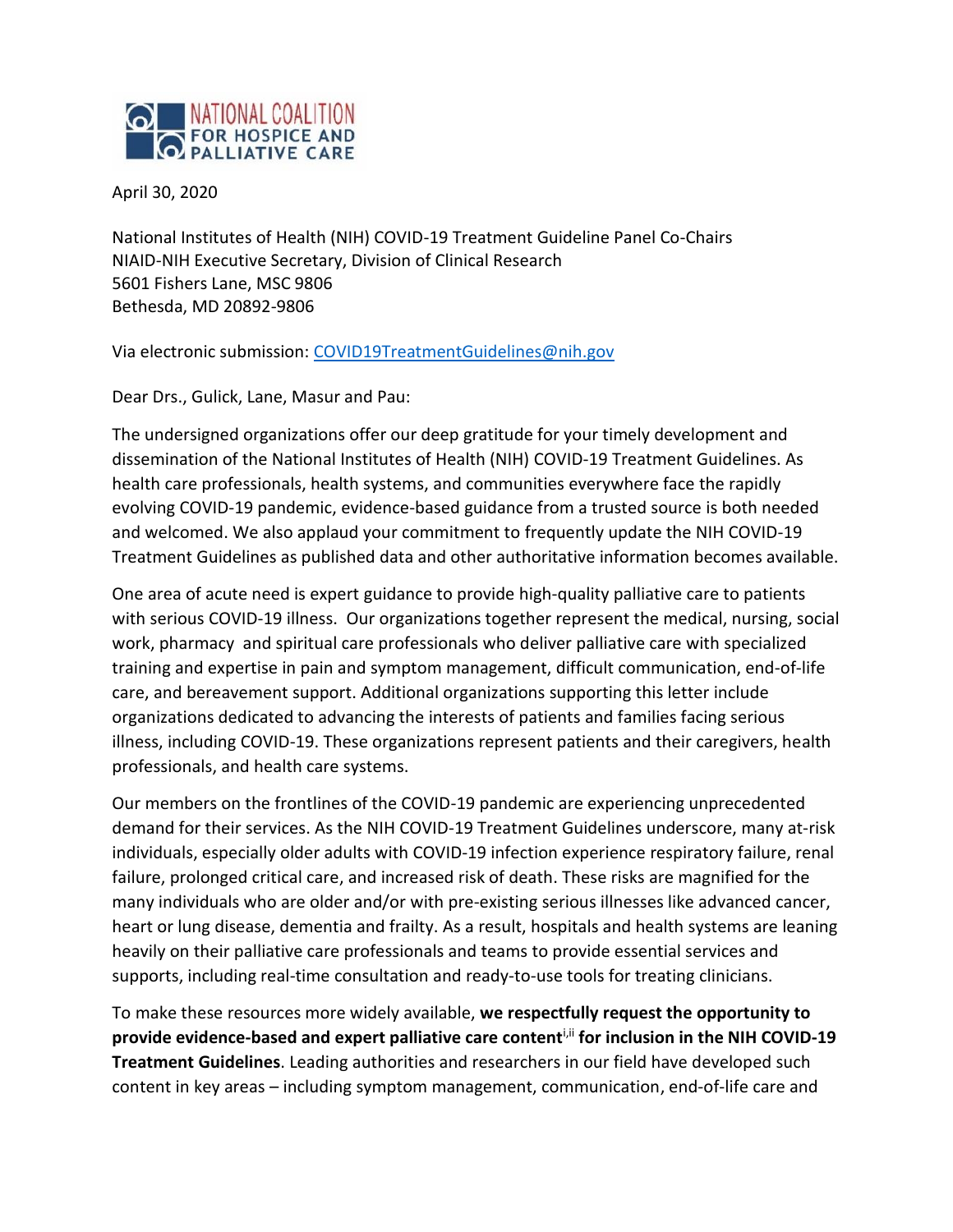caregiver support – much of which has already been adapted for use in the COVID-19 pandemic. (See examples included at the links below). We stand ready to work with you and the Panel to incorporate this essential content into the Guidelines using the existing frameworks for grading strength of recommendations and quality of evidence.

We appreciate your consideration and would be happy to discuss further at your earliest convenience. Please contact Amy Melnick, Executive Director, National Coalition for Hospice and Palliative Care at [amym@nationalcoalitionhpc.org](mailto:amym@nationalcoalitionhpc.org) or 202-306-3590 for more information or to arrange to confer with experts from our leadership.

Sincerely,

American Academy of Hospice and Palliative Medicine American Geriatrics Society Association of Pediatric Hematology/Oncology Nurses Association of Professionals Chaplains Catholic Health Association Center to Advance Palliative Care Coalition for Compassionate Care of California Coalition to Transform Advanced Care GO2 Foundation for Lung Cancer HealthCare Chaplaincy Network Hospice and Palliative Nurses Association National Association of Home Care and Hospice National Hospice and Palliative Care Organization National Palliative Care Research Center National Patient Advocate Foundation Oncology Nursing Society Palliative Care Quality Collaborative Physician Assistants in Hospice and Palliative Medicine ResolutionCare Network Social Work Hospice and Palliative Care Network Society of Pain and Palliative Care Pharmacists Supportive Care Coalition

## **Example Organizational Tool Kits to Support COVID-19 Response Efforts**

- National Coalition for Hospice and Palliative Care Communication and Symptom Management Toolkit[: https://www.nationalcoalitionhpc.org/covid19toolkit/](https://www.nationalcoalitionhpc.org/covid19toolkit/)
- VitalTalk:<https://www.vitaltalk.org/guides/covid-19-communication-skills/>
- Center to Advance Palliative Care: [https://www.capc.org/toolkits/covid-19-response](https://www.capc.org/toolkits/covid-19-response-resources/)[resources/](https://www.capc.org/toolkits/covid-19-response-resources/)